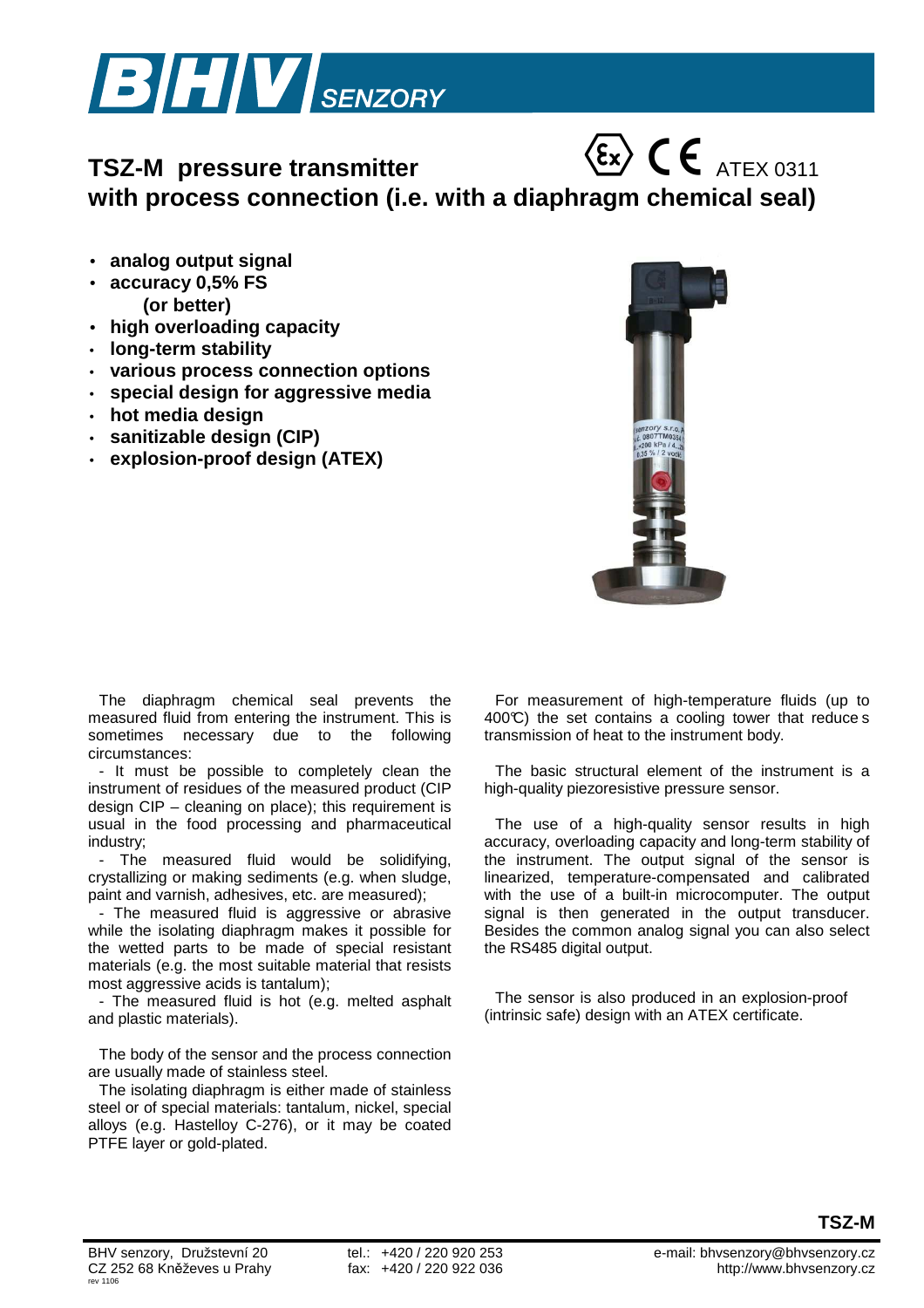## **BHV** SENZORY

## **Specification**

| <b>Pressure ranges:</b>        | 0  6 kPa to 0  700 bar                                                                           |  |  |  |  |
|--------------------------------|--------------------------------------------------------------------------------------------------|--|--|--|--|
| <b>Measurement type:</b>       | Gauge pressure, absolute pressure, level measurement                                             |  |  |  |  |
| Accuracy:                      | 0,5% FS for pressure range from 25 kPa, 1% FS for less                                           |  |  |  |  |
|                                | Option: $0.25\%$ FS – depends on the range and the type of the seal                              |  |  |  |  |
| Long-term stability:           | better than 0,15 % FS per a year                                                                 |  |  |  |  |
| <b>Supply voltage:</b>         | $8 - 28$ VDC (2-wire configuration)                                                              |  |  |  |  |
|                                | $15 - 36$ V DC (3-wire configuration)                                                            |  |  |  |  |
| Output signal:                 | 2-wire: 4  20 mA                                                                                 |  |  |  |  |
|                                | 3-wire: 4  20 mA, 0  20 mA, 0  1 (5; 10) V  etc. (alternative on request)                        |  |  |  |  |
|                                | RS 232, RS 485                                                                                   |  |  |  |  |
| Load driving capability:       | 2-wire configuration: Rz=(Usup – 8V) / lout                                                      |  |  |  |  |
|                                | 3-wire configuration: Rz=(Usup – 3V) / lout                                                      |  |  |  |  |
|                                | $Rz$ – load resistance $[k\Omega]$ , Usup - power supply voltage [V], lout - output current [mA] |  |  |  |  |
|                                | RS 485: 9600 Bd                                                                                  |  |  |  |  |
| <b>Operating temperature</b>   | Ambient: $-20$ to $+70$ °C                                                                       |  |  |  |  |
| range:                         | Medium: $-20$ to $+400$ °C<br>storage 5 to $40\textdegree$                                       |  |  |  |  |
| Seal rating:                   | IP 65 (option: IP68 on request)                                                                  |  |  |  |  |
| <b>Electrical connection:</b>  | - mating socket with screw terminal connections to DIN 43650                                     |  |  |  |  |
|                                | - cable with a hollow conduit (PUR, with PTFE protection), IP68                                  |  |  |  |  |
| <b>Explosion-proof design:</b> | Intrinsic safety, II 1/2G Ex ia IIC T5                                                           |  |  |  |  |

## **Process connection – chemical seal**

| Type C                                                   | PN 40: DN 25, 32, 40                                  |
|----------------------------------------------------------|-------------------------------------------------------|
| Clamp (Tri-Clamp) connection in accordance with ISO      | PN 25: DN 50, 65                                      |
| 2582, ISO 1127, DIN32676 and DIN 11864                   |                                                       |
| <b>Type M</b>                                            | PN 40: DN 25, 32, 40                                  |
| Food-industry connection according to DIN11851           | PN 25: DN 50, 65                                      |
| <b>Type F</b>                                            | PN 600: G 1/2", 3/4", 1", 1 1/4", 1 1/2", 2"          |
| Threaded pin with the diaphragm on the frontal area      |                                                       |
| <b>Type P</b>                                            | PN 40: DN 25, 32, 40, 50, 65, 80                      |
| Flush flange in accordance with EN 1092-1 or ANSI B 16,5 | Class 150: 1/2", 3/4", 1", 1 1/2", 2"                 |
|                                                          | alternative PN or class on request                    |
| <b>Type S</b>                                            | PN40: DN 50, 80                                       |
| Sandwich design for counter-flange installation          | Class 150: 1/2", 3/4", 1", 1 1/2", 2"                 |
|                                                          | alternative PN or class on request                    |
| Type Q                                                   | PN 40: DN 25, 32, 40, 50, 65, 80                      |
| Semi flushed diaphragm in accordance with EN 1092-1 or   | Class 150: 1/2", 3/4", 1", 1 1/2", 2"                 |
| <b>ANSI B 16,5</b>                                       | alternative PN or class on request                    |
| <b>Type K</b>                                            | PN 40: DN 70, 100                                     |
| Internal diaphragm screwed type, with thread connection  |                                                       |
| Type W                                                   | PN 40: DN 40, 50                                      |
| Internal diaphragm with weld body, thread connection     | PN 160: DN 40:<br>PN 600: DN 32                       |
| Type Z                                                   | <b>PN: DN 48</b>                                      |
| Flanges for the paper industry (FDP, IDBF, IDSF)         |                                                       |
| <b>Alternative:</b>                                      |                                                       |
| Special food-processing connections: Varivent®, NEUMO    |                                                       |
| Bio-Control®, DRD flange, APV flange, Finger type seal   |                                                       |
| <b>Body material:</b>                                    | <b>AISI 316L</b>                                      |
|                                                          | PVDF (option for type K - bottom part)                |
| Diaphragm material:                                      | AISI 316L, tantal, Hastelloy                          |
|                                                          | Option: protection with coated PTFE cover             |
| <b>Filling liquid:</b>                                   | silicon oil, food-industry oil, high-temperature oil, |
|                                                          | halocarbon                                            |
| <b>Cool-tower</b>                                        | short, type A, up to 150°C                            |
|                                                          | extended (capillary design), type B, up to 400°C      |

**TSZ-M**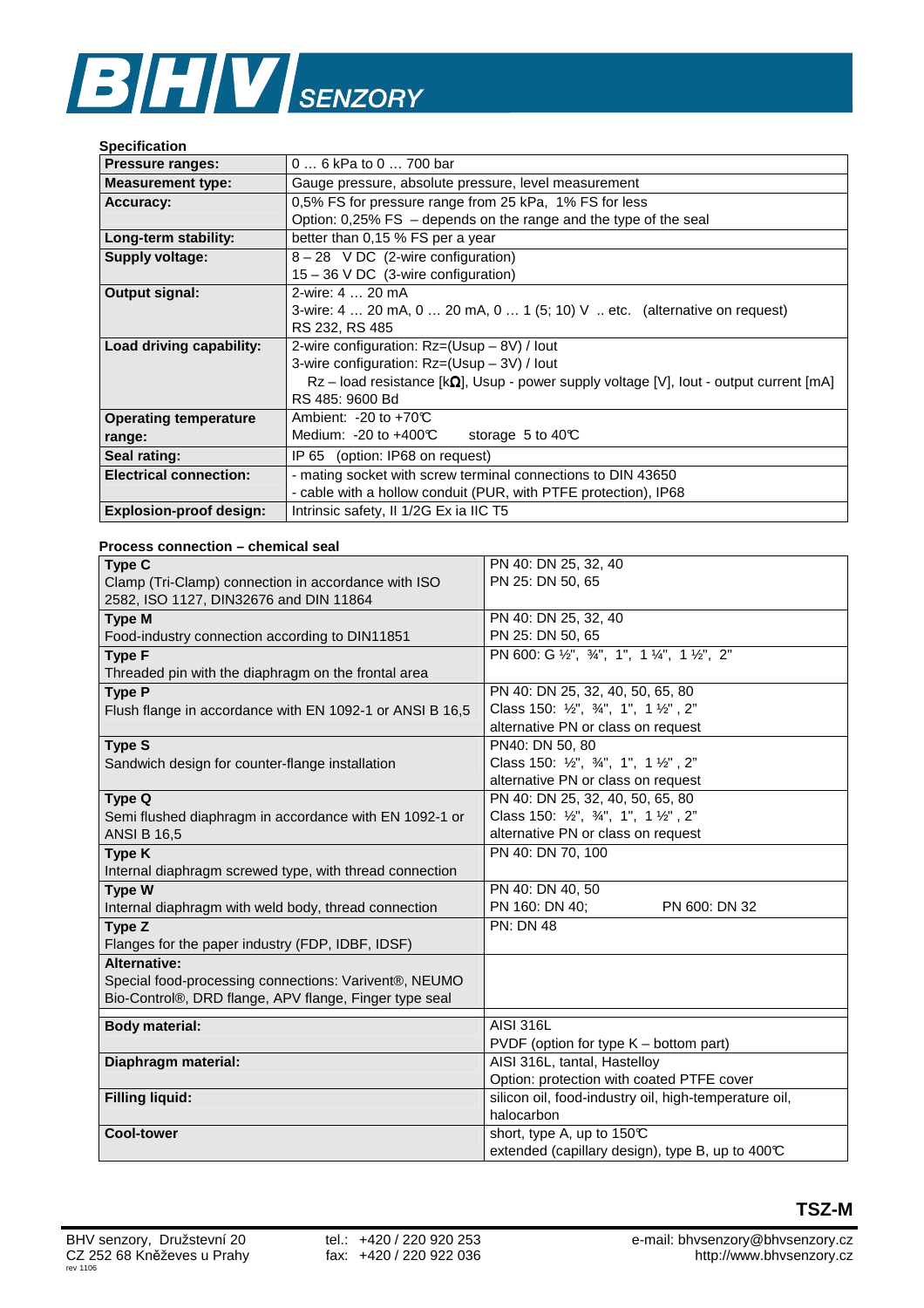

| sec<br>ъe |  |  |
|-----------|--|--|
| $\sim$    |  |  |
|           |  |  |



| sec'<br>/pe |  |  |
|-------------|--|--|
| mm          |  |  |
|             |  |  |

Seal type P



| seal-type  | P <sub>25</sub> | P32 | P40 | P50 | P65 | <b>P80</b> |
|------------|-----------------|-----|-----|-----|-----|------------|
| ØD<br>mm   | 115             | 140 | 150 | 165 | 185 | 200        |
| h<br>mm    | 16              | 16  | 18  | 20  | 20  | 22         |
| ØDo<br>mm. | 85              | 10C | 110 | 125 | 145 | 160        |
| n          |                 |     |     |     |     | 8          |
| Ød<br>mm.  | $\overline{4}$  | 18  | 18  | 18  | 18  | 18         |
|            | 40              | 40  | 4C  | 40  | 4C  | 4C         |

Seal type S



| seal<br>vpe | S25 | S50 | S8C |
|-------------|-----|-----|-----|
| mm          | 58  | 102 |     |
| mm          |     |     |     |
|             |     |     |     |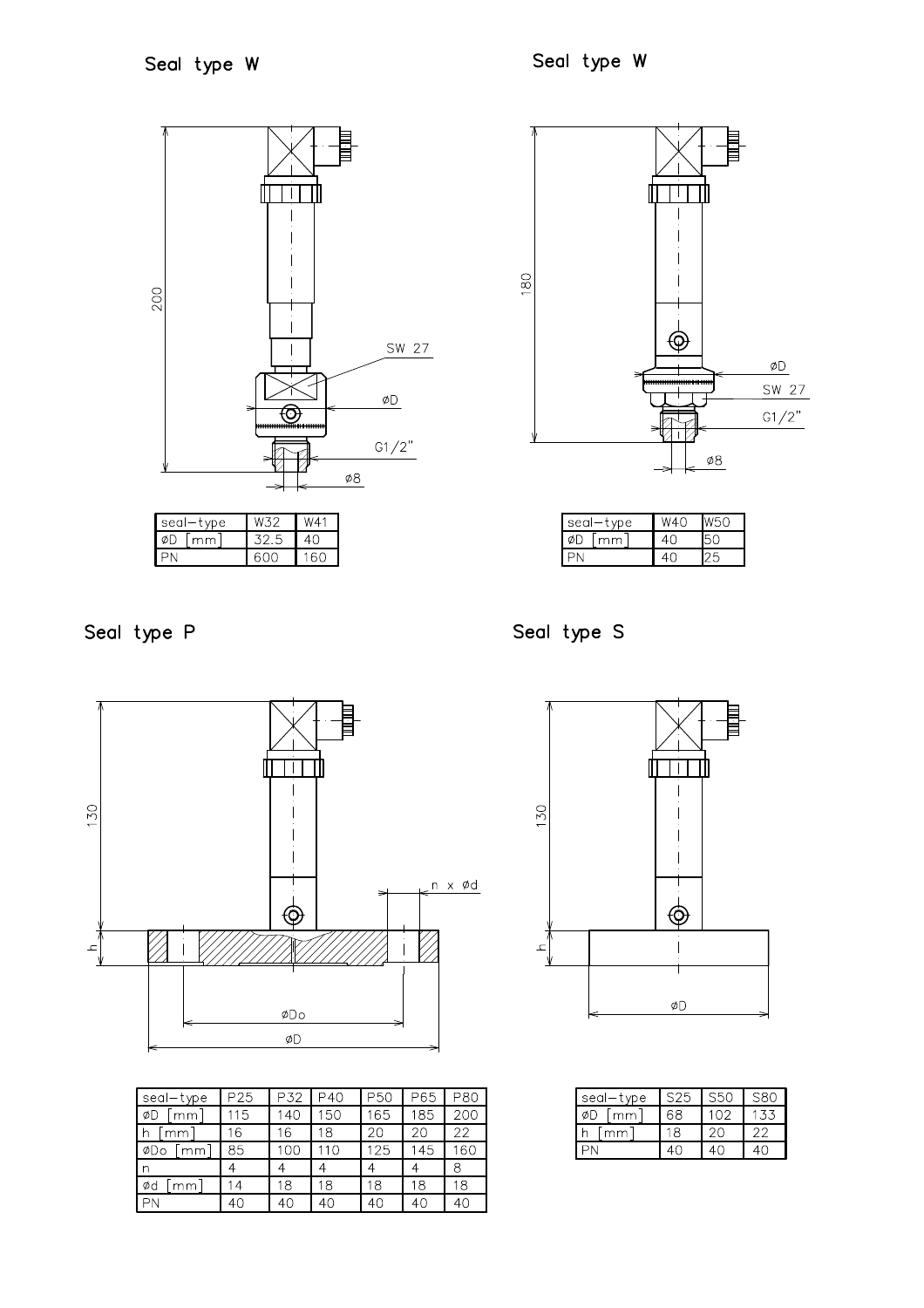



| seal—type | C32 | $\overline{0.50}$ . | C65 |
|-----------|-----|---------------------|-----|
|           | ◡.◡ |                     |     |
|           |     |                     |     |
|           |     |                     |     |
|           |     |                     |     |

seal-type<br>ØD [mm]  $M25$  $M32$  $M40$ M50 M65  $44$  $50$  $56$ 68.5 86  $L$  [mm]  $22$  $22$  $\overline{22}$ 22  $24$  $PN$  $40\,$ 40 40 25 25

Seal type F

Seal type F





| seal-type | F12 | F34                           |      | F54              | F64      | F20        |
|-----------|-----|-------------------------------|------|------------------|----------|------------|
| G         | ′ຕ" | $\cdot$ , $\overline{\cdots}$ | 4.22 | $\bar{4}$ "<br>5 | (4"<br>6 | $\gamma$ " |
| Н<br>mm   | 6   | 20                            | 20   | 30               | 30       | 30         |
| SW        | クラ  | 32                            | 32   | 41               | 55       | 6C         |
| mm        | 34  | 36                            | 43   | 55               | 55       | 55         |
| PN        | 600 | 600                           | 600  | 60C              | 60C      | 60C        |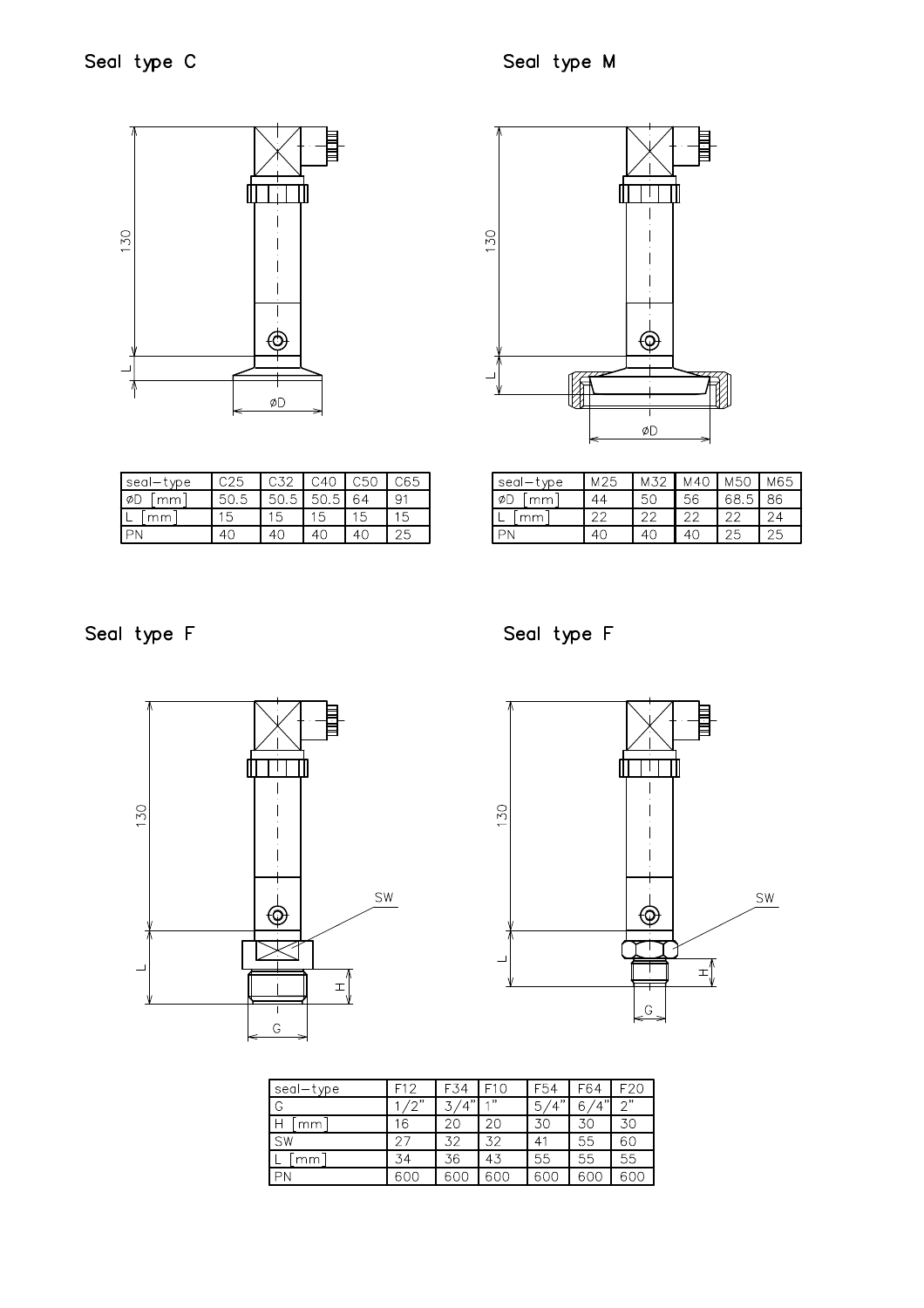

Seal type K

Seal type K



| $\triangleright$ |  |
|------------------|--|
|                  |  |



| $\circ$ |  |
|---------|--|
|         |  |